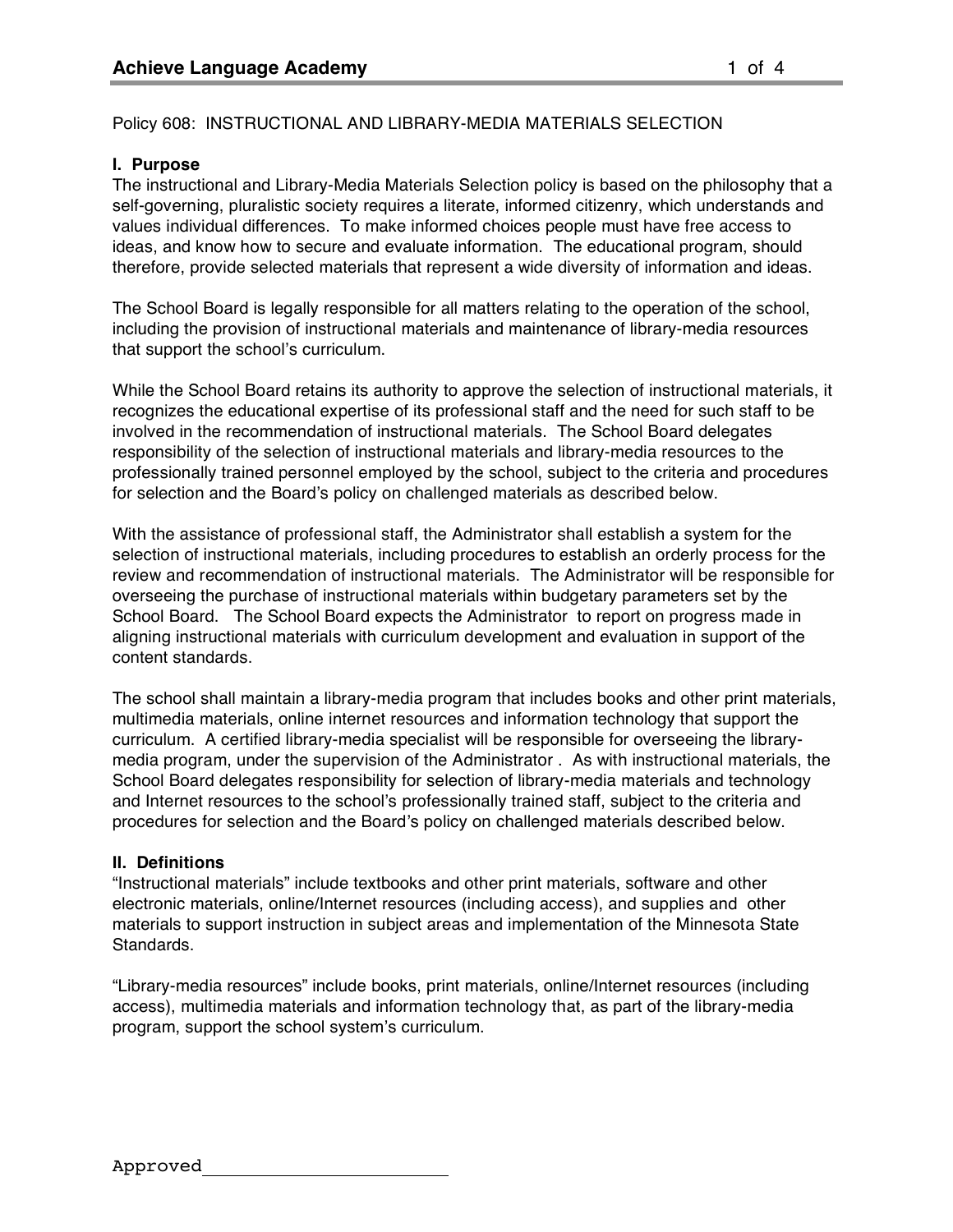## **III. Objectives of Selection**

The School Board recognizes that it is the primary objective of instructional materials to implement and support the curriculum, and of library-media resources to extend and enrich the educational programs of the school. Quality instructional materials and library-media resources are essential to student learning. In preparing students to meet the content standards, in supporting the achievement of the school's educational goals and objectives, and in providing enrichment opportunities that expand students' interests and contribute to a desire for lifelong learning, it is the responsibility of the instructional program and the library-media centers of the schools to provide a wide range of materials on all levels of difficulty, with diversity of appeal and the presentation of different points of view.

### **IV. Criteria for Selection**

Instructional and library-media materials selected should:

- A. Support achievement of the content standards;
- B. Support the goals and objectives of the school's educational programs;
- C. Enrich and support the curriculum;
- D. Take into consideration the varied interests, abilities, and maturity levels of the students served;
- E. Foster respect and appreciation for cultural diversity and varied opinions;
- F. Give comprehensive, accurate and balanced representation to minorities and 1.women in history, science, leadership and the arts and acknowledge the 2.contributions of ethnic, religious and cultural groups to our American heritage;
- G. Present a balance of opposing sides of controversial issues to enable students to develop a capability for critical analysis;
- H. Stimulate growth in factual knowledge, literary appreciation, aesthetic values and ethical standards;
- I. Provide a background of information that will enable students to make intelligent decisions in their daily lives; and
- J. Respect the constraints of the school unit's budget.

Other factors that should be considered are accuracy and currency of material; importance of the subject matter; scholarship; quality of writing and production; and reputation and significance of the author, artist or composer.

In evaluating software, multimedia materials and online/internet resources, additional factors that should be considered include purpose for use; content; format (degree of interactivity or student involvement); appropriate use of graphics, sound and animation; feedback provided; and ease of use.

# **V. Procedures for Selection**

Meeting the needs of the individual schools, based on knowledge of the curriculum and the existing collections of instructional and library-media materials, shall be the highest priority. Basic learning materials, i.e., those that are the predominant instructional materials used by most members of the class, are used for a significant portion of the course or receive major emphasis during a course, or are essential to student achievement of content standards are to take priority in the selection process.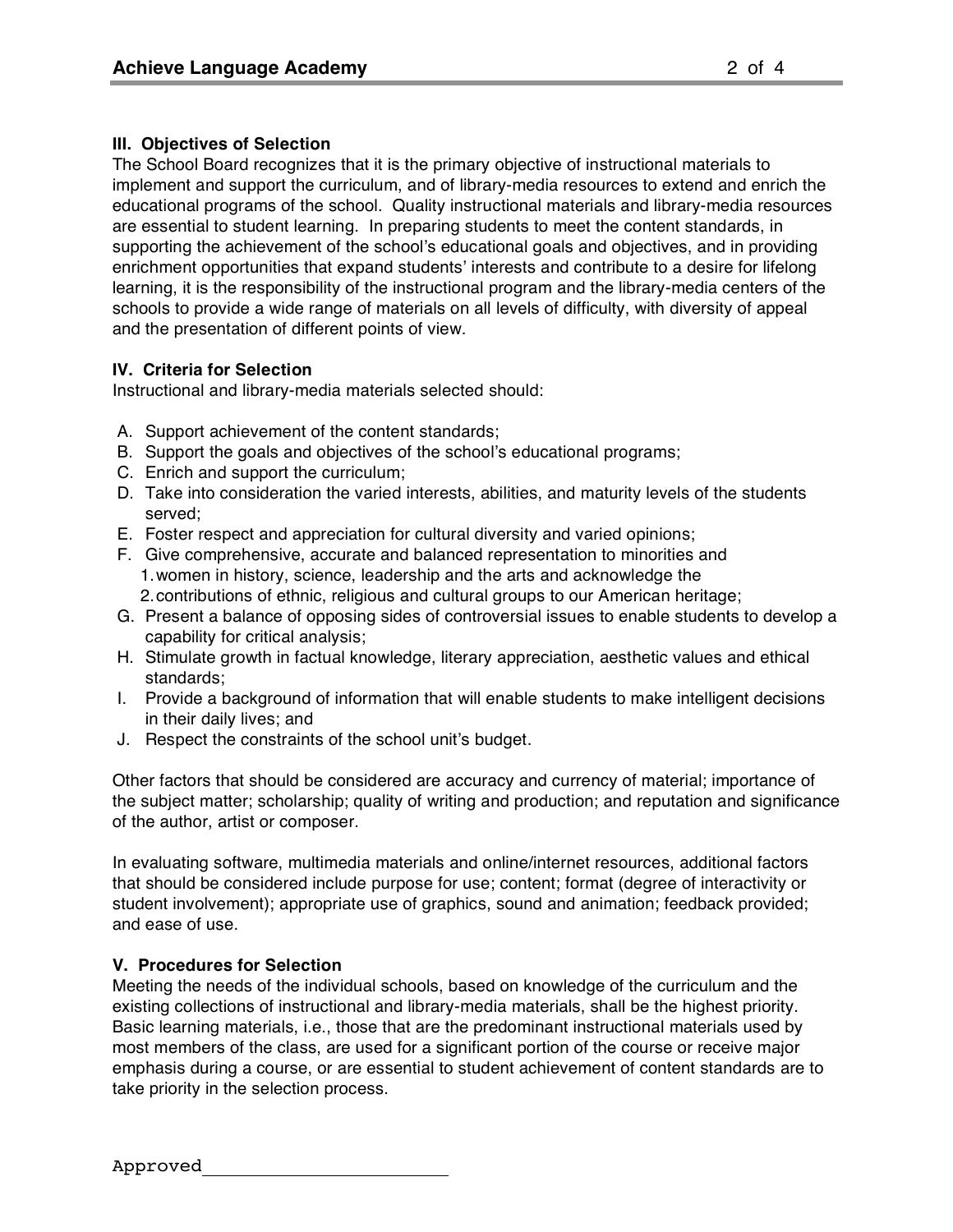Before recommending materials for purchase, professional staff should evaluate the existing collection, consulting reputable, unbiased, professionally prepared selection aids and specialists from all departments and/or all grade levels.

Social studies and science textbooks should not be older than five years unless up-to-date supplemental instructional materials are also available.

Whenever possible, purchase of non-print materials and multimedia, internet and technology resources shall be made only after personal evaluation by the librarian/media specialist and/or other appropriate professional staff. Reviewing aids may be used in lieu of personal evaluation.

Multiple copies of outstanding and much-in-demand materials should be purchased as needed. Worn or missing standard items should be replaced periodically. Out-of-date or no-longeruseful materials should be withdrawn from the collection/circulation.

#### **VI. Deselection**

Material selection is an ongoing process that must include the removal of materials that are no longer useful or appropriate. The deselection process requires the same level of attention as the selection process and should follow the same guidelines.

### **VII. Donated Materials**

Gift materials are to be evaluated by the same criteria as purchased materials, and are to be accepted or rejected by those criteria and in accordance with Board policy on gifts and donations.

#### **VIII. Parental Authority**

A student's parent/guardian may inspect, upon request, any instructional material used as part of the curriculum. The Administrator will be responsible for developing and implementing procedures for providing access to instructional material within a reasonable time after such a request is made.

The School Board recognizes that the final authority as to what materials an individual student will be exposed rests with that student's parents or guardians. However, at no time will the wishes of one child's parents to restrict his/her reading or viewing of a particular item infringe on other parents' rights to permit their children to read or view the same material.

Library-media center materials will not be removed from the collection because of criticism except in accordance with School Board policy.

# **IX. Challenged Materials**

Despite the care taken to select materials for student and teacher use and the qualifications of the persons who select the materials, the School Board recognizes that objections may be raised occasionally by students, parents, school staff or community members.

In the event a complaint is made, the following procedures will apply:

- A. The complaint shall be heard first by the person providing the materials in question.
- B. If the complaint is not resolved, the complainant shall be referred to Media Specialist and requested to fill out the "Instructional and Library-Media Materials Challenge Form." A